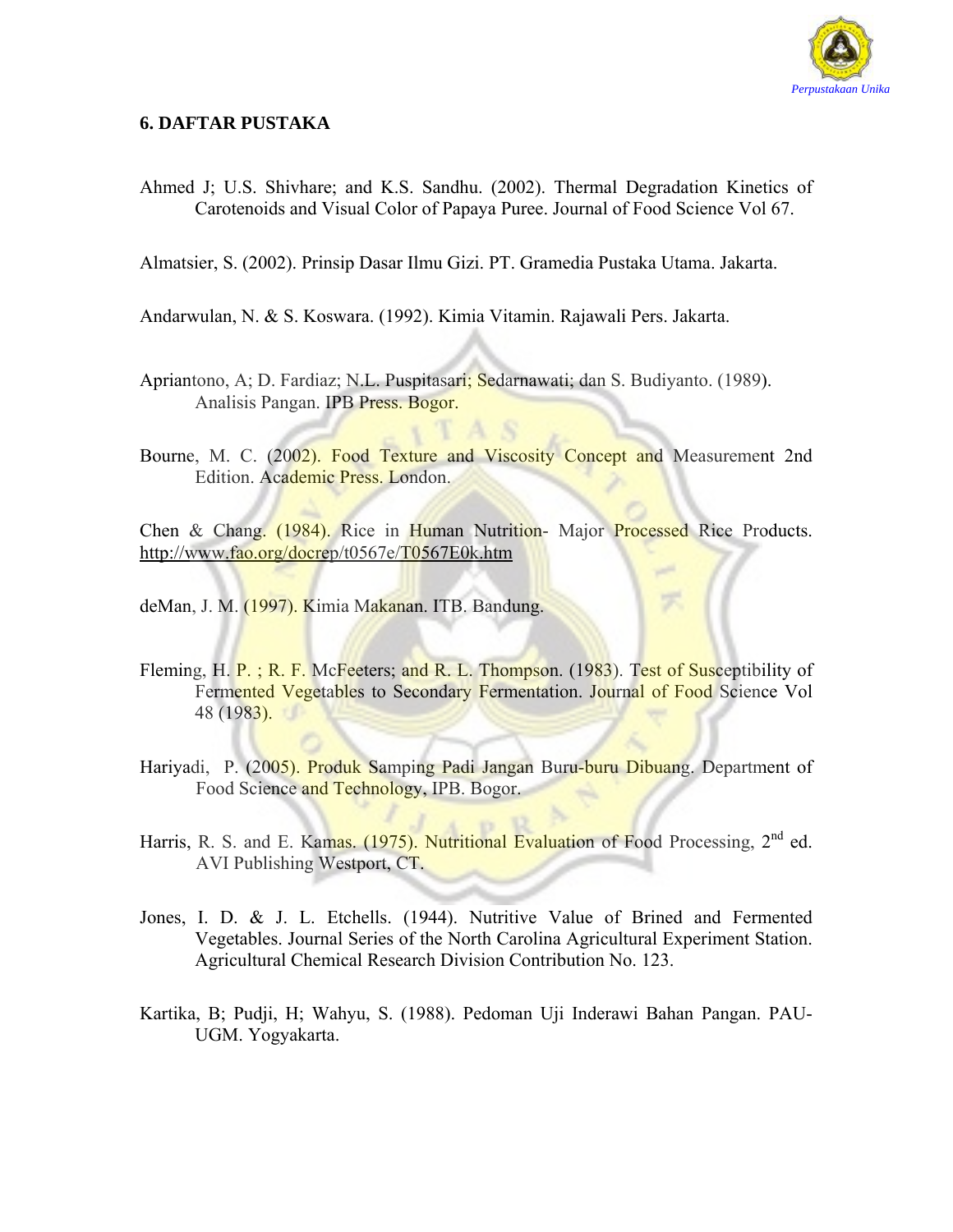

- Lewis, M. J. (1987). Physical Properties of Foods and Food Processing Systems. Ellis Harwood Ltd. England.
- Margono, T; D. Suryati; dan S.Hartinah. (1993). Sayur Asin. Buku Panduan Teknologi Pangan. Jakarta.
- Parker, R. (2002). Introduction to Food Science. Delmar. New York.
- Pokorny, J.; N. Yanishlieva; and M. Gordon. (2001). Antioxidants in Food. CRC Press. Cambridge.
- Potter, N. N. (1987). Food Science Third Edition. CBS Publishing & Distributors. New Delhi.
- Puspito, H. & G. H. Fleet. (1985). Microbiology of Sayur Asin Fermentation. Applied Microbiology and Biotechnology 22:442-445.
- Santoso, S. (2001). SPSS Versi 10 : Mengolah Data Statistik secara Profesional. PT. Elex Media Komputindo. Jakarta.
- Sattler, S. ; Edgar C. ; Sean C; and Dean D. (2003). Characterization of Tocopherol Cyclases from Higher Plants and Cyanobacteria. Plant Physiology. 2003. v. 132. p. 2184- 2195.
- Setyowati, R. N & A. Budiarti. (1992). Pasca Panen Sayur. PT. Penebar Swadaya. Jakarta.
- Sneath, P. H. A. ; N. S. Mair; M. E. Sharpe; and J.G. Holt (eds.). (1986). Bergey's Manual of Systematic Bacteriology, Volume 2. Williams and Wilkins. Baltimore.
- Sudarmadji, S; B. Haryono; dan Suhardi. (1997). Prosedur Analisa untuk Bahan Makanan dan Pertanian Edisi Keempat. Liberty. Yogyakarta.
- Sumanti, D. (2007). Materi Teknologi Fermentasi dalam Pelatihan Teknologi Pengolahan Hasil Pertanian. http://greenworld.org/
- Sun, Y. P. ; Chou, C. C. ; and You, R. C. (2009). Antioxidant activity of lactic-fermented Chinese cabbage. Food Chemistry 115 (2009) 912–917.